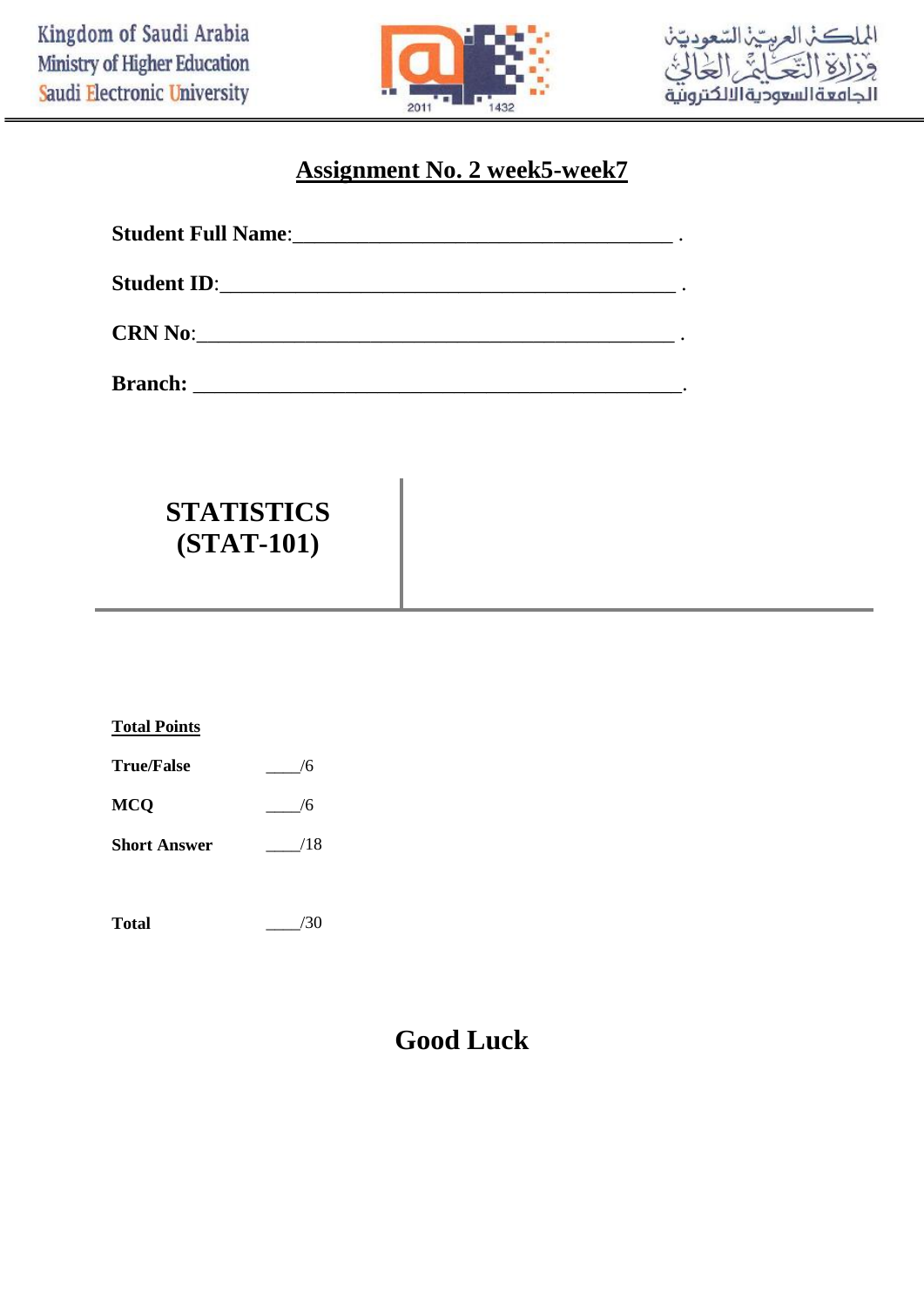# **STATISTICS (STAT-101)**

Answer all the Questions on the same question paper*.*

# **Section-I**

## *State whether the following statements are True or False. (*6 marks*, 1 Mark Each)*

| 1.                    | The Student t distribution is same for different sample sizes.                                                                                                                                      | זו |
|-----------------------|-----------------------------------------------------------------------------------------------------------------------------------------------------------------------------------------------------|----|
| 2.                    | The distribution of sample $\bar{x}$ will, as the sample size increases,<br>approach a normal distribution.<br>$\sim$                                                                               |    |
| 3.<br>the same value. | For any normal distribution, the mean, median, and mode will have                                                                                                                                   | Т  |
| $\overline{4}$ .      | The Central Limit Theorem tells us that as the sample size $n$<br>increases, the sampling distribution of the sample mean will approach<br>a binomial distribution.                                 | F  |
| 5.                    | If the $z$ – score of normal distribution is 2, the mean of the<br>distribution is 30 and the standard deviation of normal distribution is<br>9 then the value of X for a normal distribution is 48 |    |
| 6.                    | The time it takes a randomly selected student to complete an exam is<br>discrete random variable                                                                                                    | R  |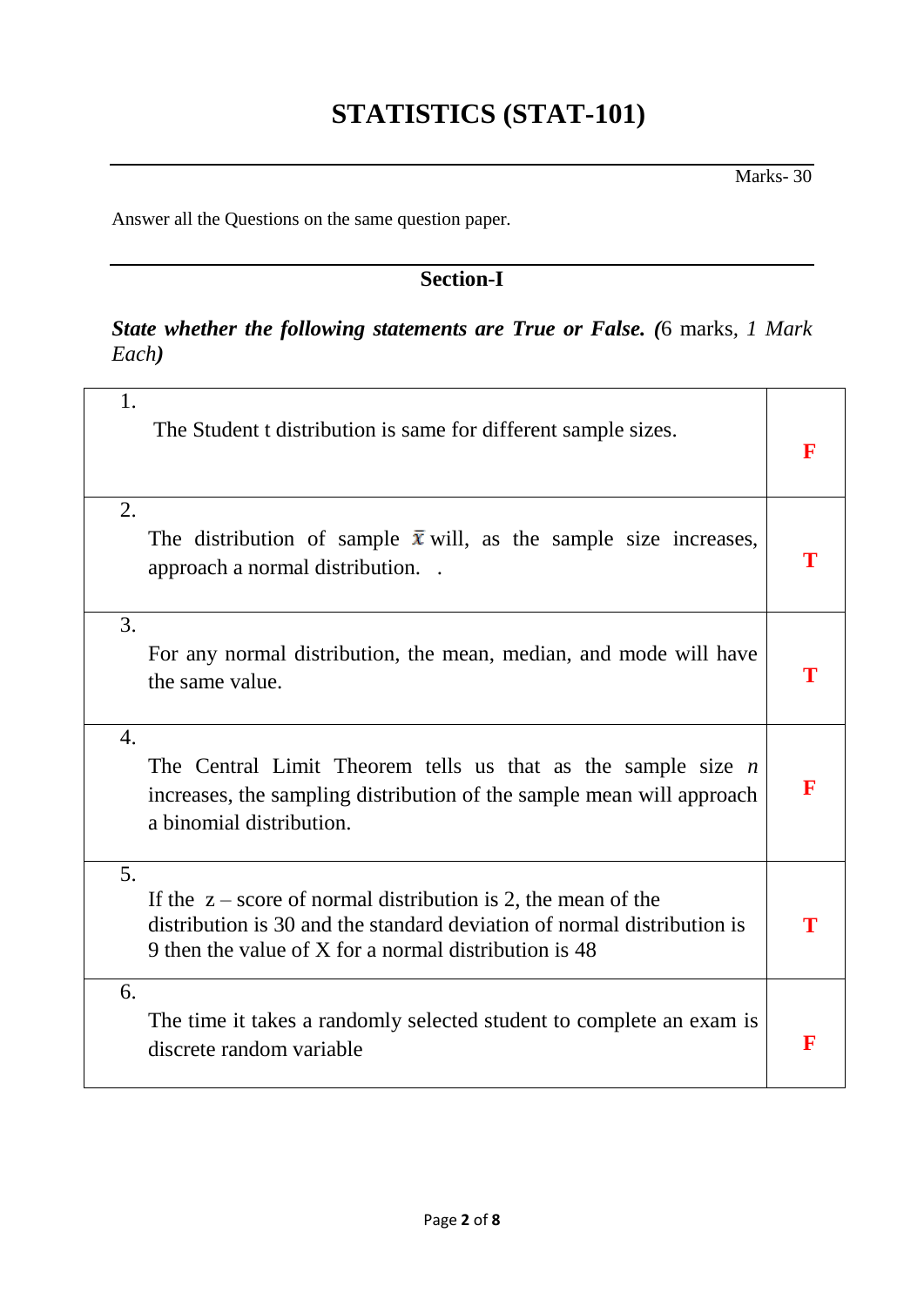## **Section-II**

### *Mark the right answer from following multiple choice questions:*

### **(Multiple Choice Questions)** *(*6 marks*, 1 Mark Each)*

- 1. A police department reports that the probabilities that 0, 1, 2 and 3 burglaries will be reported in a given day are 0.45, 0.44, 0.09 and 0.02, respectively. Find the standard deviation for the probability distribution. Round answer to the nearest hundredth.
	- a.  $\sigma = 0.52$
	- b.  $\sigma = 0.72$
	- c.  $\sigma = 0.99$
	- d.  $\sigma = 0.98$
- 2. A distribution of data that is the left half of its histogram is roughly a mirror image of its right half called:
	- a. Skewed
	- b. Symmetric
	- c. Both a and b
	- d. None of the above
- 3. Which of the following is not a property of a binomial experiment?
	- a. The experiment consists of *n* identical trials.
	- b. The trials are independent, that is, the outcome of one trial does not influence the outcome of another.
	- c. The two outcomes, success (S) and failure (F) are equally likely to occur.
	- d. The probability of a success on a single trial is equal to p, and p remains constant from trial to trial.
- 4. The following confidence interval is obtained for a population proportion *p*: [0.528 , 0.554]. The margin of error *E* is equal to
	- a. 0.013
	- b. 0.026
	- c. 0.011
	- d. 0.014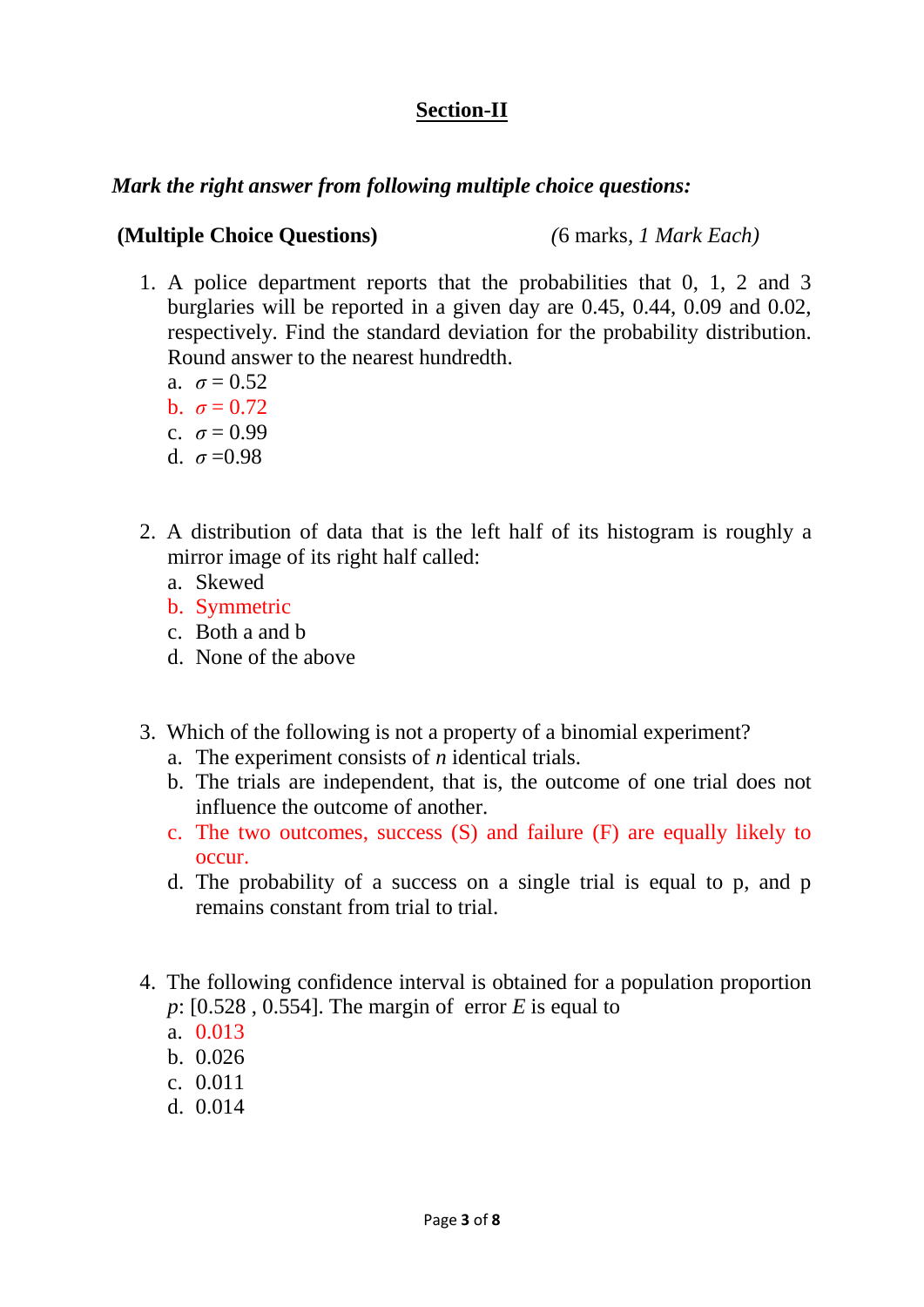- 5. The critical value  $z_{\alpha/2}$  that corresponds to a 90% confidence level is
	- a. 1.340
	- b. 1.700
	- c. 1.645
	- d. 1.750
- 6. An industrial designer wants to determine the average amount of time it takes an adult to assemble an "easy to assemble" toy. A sample of 16 times yielded an average time of 19.92 minutes, with a sample standard deviation of 5.73 minutes. Assuming normality of assembly times, provide a 95% confidence interval for the mean assembly time.
	- a.  $19.92 \pm 2.81$
	- b.  $19.92 \pm 3.05$
	- c.  $19.92 \pm 3.04$
	- d.  $19.92 \pm 2.51$

| Answers |  |  |  |
|---------|--|--|--|

#### **Section –III**

#### **Answer the following Essay Type Questions (**18 marks*, 3 Mark Each*)

**1.** *X* follows a normal distribution with mean  $\mu=2$  and variance  $\sigma^2 = 9$  and Z denotes the corresponding standard normal distribution. Find

a)  $P(X < 2)$ b)  $P(Z > 1)$ c)  $P(-2 < X < 2)$ 

**Solution:** 

**a.**<br> $P(X < 2) = P[(X - \mu)/\sigma < (2 - \mu)/\sigma]$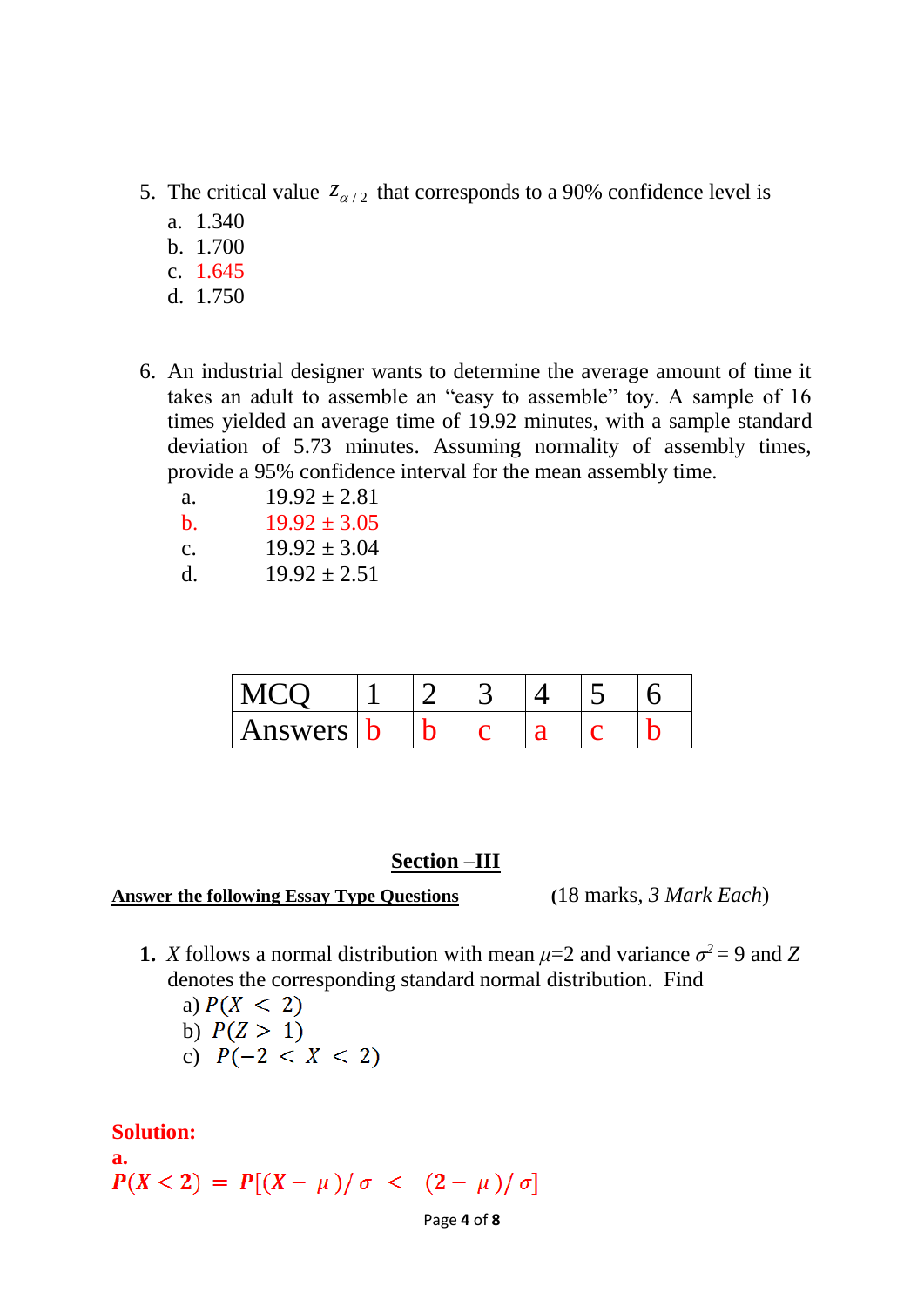$= P[Z < 0] = 0.5$ 

**b.** 

$$
P(Z>1)=1-P[Z<1]=1-0.8413447=0.1586553
$$

**c.** 

$$
P(-2 < X < 2) = P[(-2 - \mu)/\sigma < (X - \mu)/\sigma < (2 - \mu)/\sigma]
$$
\n
$$
= P[-1.33 < Z < 0] = P[Z < 0] - P[Z < -1.33]
$$
\n
$$
= 0.5 - 0.09176 = 0.40824
$$

- **2.** Twelve percent of computer parts produced by a certain supplier are defective. What is the probability that a sample of 10 parts contains
	- a. No defective ones (i.e. *P(X=0)*)
	- b. More than 3 defective ones (i.e. *P(X>3)*)

#### **Solution:**

We need to find  $P(X=0)$  and  $P(X > 3)$ , where *X* is the number of defective parts in a sample of 10 parts. This  $X$  is the number of "successes" in 10 trials, therefore, it has Binomial distribution with parameters  $n = 10$  and  $p = 0.12$ . **Solution** 

**a.**  $P(X = 0) = (0.88)^{10} = 0.2785$ 

**b.**  $P(X > 3) = 1 - P(0) - P(1) - P(2) - P(3)$  $= 1 - (0.88)^{10} - (10)(0.12)(0.88)^{9}$  $- (10 (9/2)) (0.12)^2 (0.88)^8 - (10 \cdot 9 \cdot (8/6)) (0.12)^3 (0.88)^7$  $= 1 - 0.2785 - 0.3798 - 0.2330 - 0.0847$  $=0.0240$ .

**3.** Given that, there is a 0.8 probability that a randomly selected adult knows what Facebook is, use the binomial probability formula to find, when 3 adults are randomly selected:

A. *P(X=2)*, i.e., 2 adults who know what Facebook is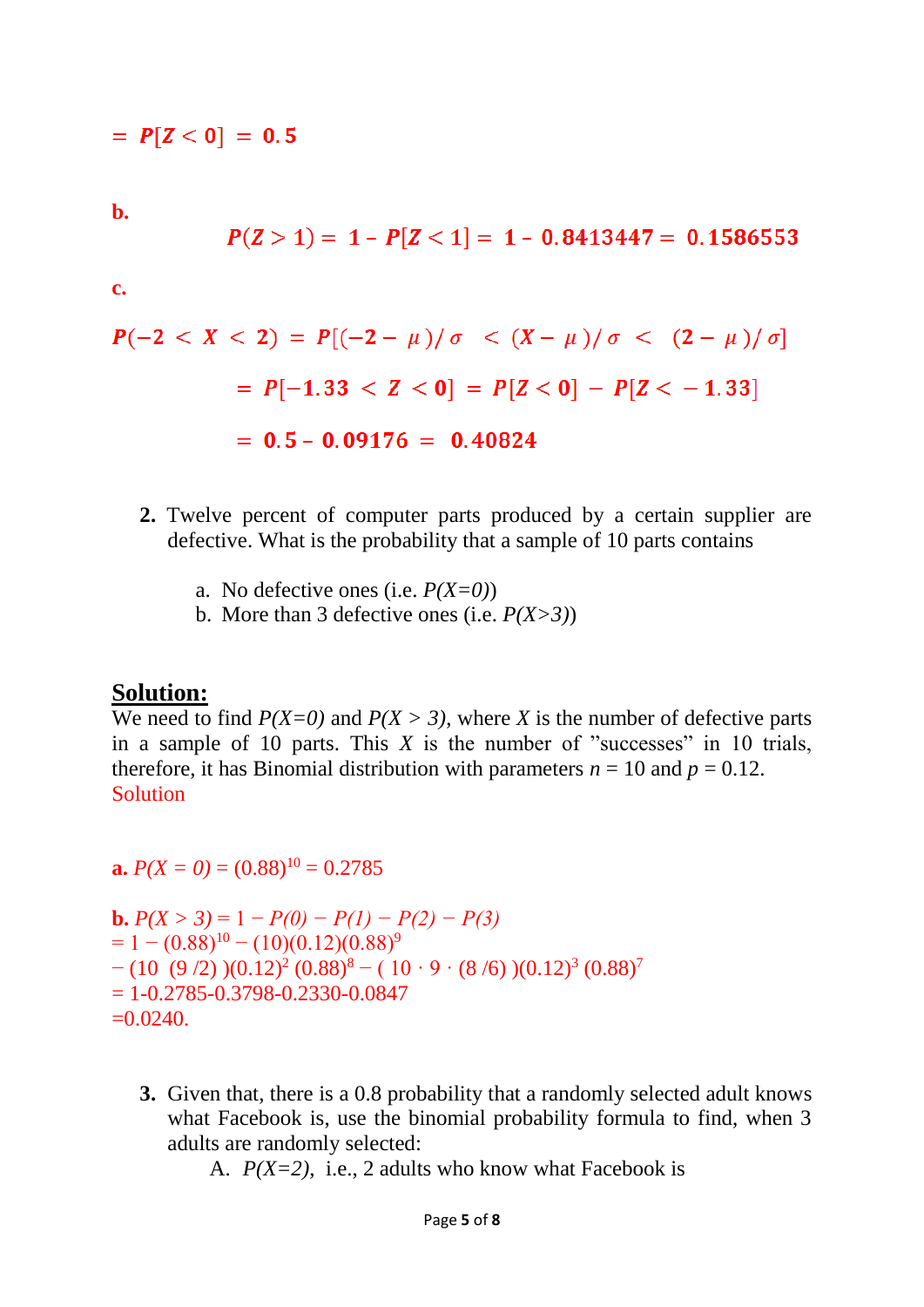- *B. P(X at least 1),* i.e., at least 1 adult who knows what Facebook is
- *C. P(X at most 2), i.e.,* At most1 adult who knows what Facebook is

## **Solution:**

Using the given values of  $n = 3$ ,  $x$ ,  $p = 0.8$ , and  $q = 0.2$  in the binomial probability formula, we get

a.  $P(X=2) = \frac{3!}{(2 \cdot 2)!}$   $0.8^2 \cdot 0.2^{3-2}$  $(3 - 2)$ !2!  $3! \ 0.8^2 0.2^{3-}$  $\overline{a}$  $=\frac{3!}{100}\times 0.64\times 0.2$ 1!2!  $\frac{3!}{10}$  × 0.64 ×

 $= 0.384$ 

b.  $P(X \text{ at least } 1) = 1 - P(X = 0) = 1 - 0.008 = 0.992$ 

c.<br> $P(X < 3) = P(X = 0) + P(X = 1) + P(X = 2)$  $= 0.008 + 0.096 + 0.384 = 0.488$ 

**4.** Suppose that you have a sample of 121 values from a population with mean  $\mu$  = 500 and with standard deviation  $\sigma$  = 88. What is the probability that the sample mean will be in the interval (490, 510)?

## **Solution:**

We are given  $\mu = 500$  and  $\sigma = 88$  and  $n = 121$ . We know from the Central Limit Theorem that

$$
\overline{X} \sim Normal(\mu, (\sigma^2)/n).
$$

This exercise requires that we know how to transform  $\bar{X}$  into Z. To transform  $\overline{X}$  into Z we use

$$
Z = \frac{\overline{X} - \mu}{\frac{\sigma}{\sqrt{n}}}
$$

Then: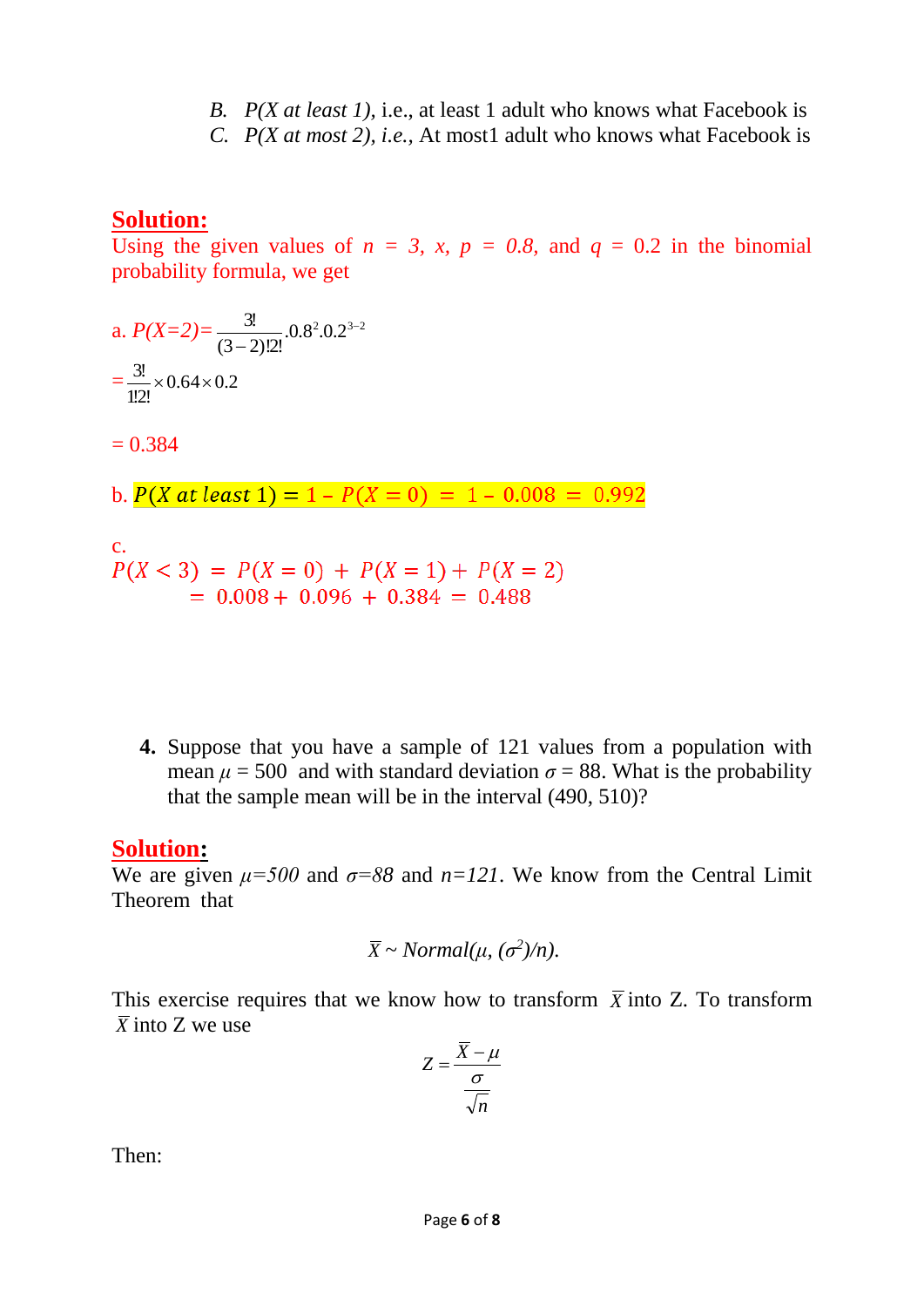$$
P(490 < \overline{X} < 510) = P\left(\frac{490 - 500}{88} < Z < \frac{510 - 500}{88} \right) = P(-1.25 < Z < 1.25)
$$

Now, if we look into a Normal Distribution table: *P(−1.25<Z<1.25)* = 0.8944 − (1−0.8944)  $= 0.7888 = 78.88\%$ 

**5.** The operations manager of a large production plant would like to estimate the mean amount of time a worker takes to assemble a new electronic component. Assume that the standard deviation of this assembly time is 3 minutes. After observing 100 workers assembling similar devices, the manager noticed that their average time was 16 minutes. Construct a 90% confidence interval for the mean assembly time.

### **Solution:**

Let *μ* denote the mean assembly time (in minutes). It is given that  $\sigma = 3$  min. We want a 90% confidence interval for *μ* based on the following information: *n*   $= 100$ , *X* = 16 min, *α* = 1 - 0.90 = 0.1, and *σ* = 3 min. Since *σ* is known, we will use the *z*-interval:

$$
\overline{X} \pm z_{\alpha/2} \frac{\sigma}{\sqrt{n}} = 16 \pm 1.645 \frac{3}{\sqrt{100}}
$$
  
= [16-0.4935 , 16+0.4935]  
= [15.51 ,16.49 ]

where  $z_{0.05} = 1.645$  obtained from the normal table. Thus, the mean assembly time for a worker is estimated to be between 15.51 min and 16.49 min, with 90% confidence.

**6.** The random variable X has the following probability distribution:

|                                                 |                               |     | ∽   | ັ |
|-------------------------------------------------|-------------------------------|-----|-----|---|
| יש<br>$\mathbf{v}$<br>$\Lambda$<br>$\mathbf{r}$ | $\mathbf{v} \cdot \mathbf{v}$ | ◡.⊥ | v.⊣ |   |

- a. Find  $K$  to Prove that the given table satisfied a probability distribution
- b. Find the mean & the Variance.